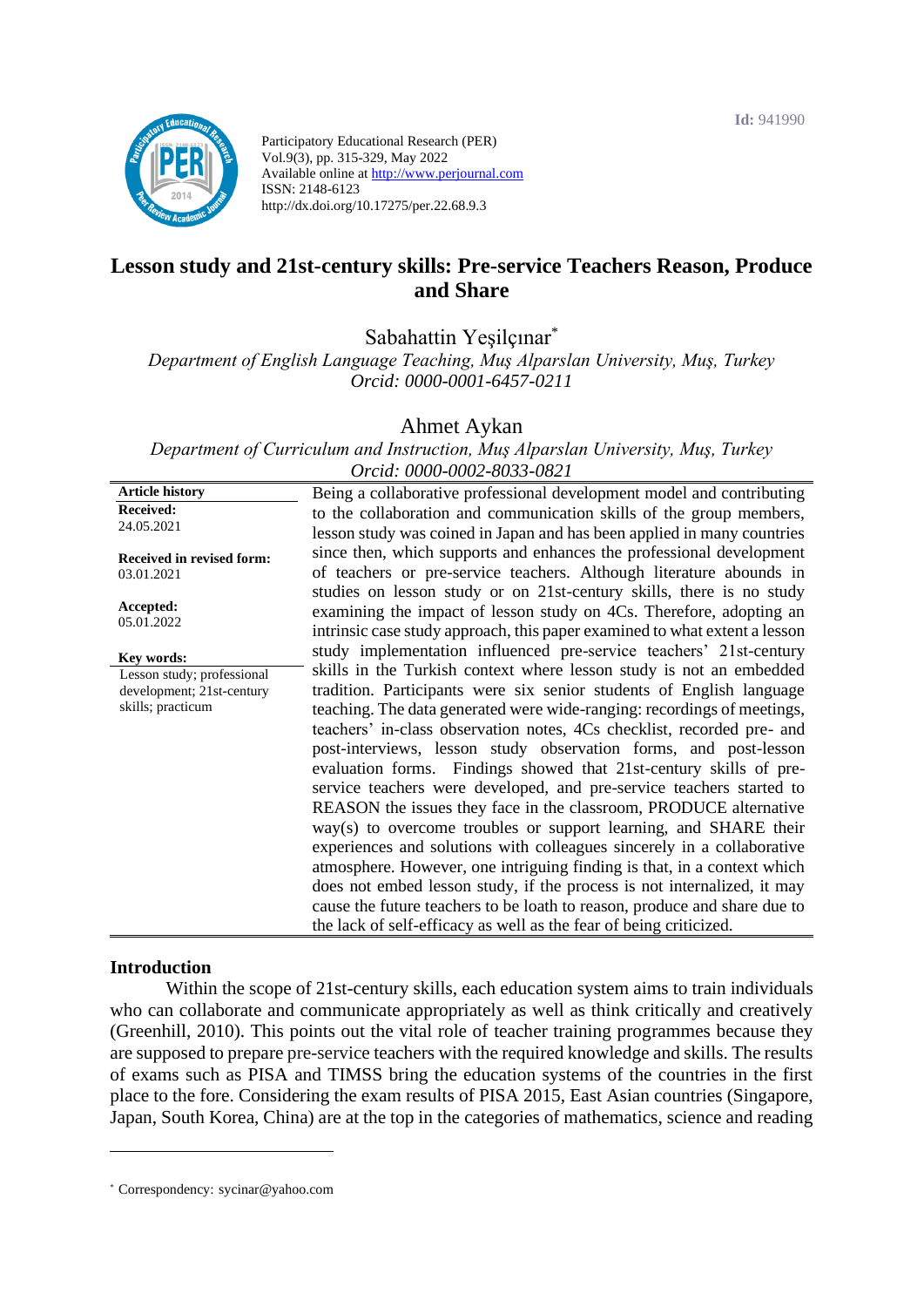skills (OECD, 2015). Therefore, research has focused on the education systems of these countries (TIMSS, 2015). Researchers consider the lesson study model as the reason why these countries are at the top in the list of PISA and TIMSS (Aykan & Dursun, 2021). Although the collaborative and communication-based environment offered by the lesson study model can contribute to both critical and creative thinking skills of pre-service teachers, there is not such a professional development model in Turkey's education system. Therefore, this study implemented a lesson study model in the process of training pre-service teachers, focusing on learning and innovation skills which consist of collaboration, communication, creativity, and critical thinking (4Cs) skills. There is no research directly examining the impact of lesson study on 21-century skills of teachers or pre-service teachers, although studies have displayed the relationship between lesson study and critical thinking (Angeline & Alvarez, 2018; Obara & Bikai, 2019; Villalon, 2016), creativity (Aykan, 2019; Chassels & Melville, 2009; Gonzalez & Deal, 2019), collaboration (Chassels & Melville, 2009; Murata & Pothen, 2011; Samaranayake, Premadasa, Amarasinghe, & Paneru, 2018; Skott & Moller, 2017), and communication (Estrella, Zakaryan, Olfos, & Mathilde 2020; Ong, Lim, & Ghazali, 2013). Although this paper specifically investigates the effect of lesson study approaches on 21st-century skills, a theoretical perspective guiding it has its basis in both 21st-century skills as well as in sociocultural theory (Vygotsky, 1978).

### *Lesson study model and zone of proximal development (ZPD)*

Sociocultural theory defines learning as a sociological process of engagement in a community. From this perspective, the source of learning is found in social interaction (Vygotsky, 1978). In other words, the social interaction between individuals with different levels of skills and knowledge is the sine qua non for the effective learning. Thus, the students are expected to bridge the gap between theory and practice through jointly constructed learning communities (Frykholm, 1998). As one of the research questions of the current paper deals with pre-service teachers' collaboration and communication skills, a sociocultural perspective provides a valuable lens for examining the impact of lesson study on their stated skills. In particular, Vygotsky's zone of proximal development (ZPD) was of interest as it focusses on what the individual can do with and without guidance.

Sociocultural theories advocate that the interactions of individuals with other people or artifacts in their community contribute to the individual learning and development (Vygotsky, 1978). Therefore, it is useful to benefit from social-cultural theories while explaining the development of English as a foreign language (EFL) pre-service teacher during lesson study process. Purwanti and Hatmanto (2019) interviewed English teachers to examine their views about lesson study from the lens of Vygotskian sociocultural theory. They found that teachers developed their teaching capacity, especially regarding English language knowledge, teaching pedagogy, and teaching innovation. Using Vygotskian sociocultural theory and culturalhistorical activity theory as theoretical frameworks, Tasker (2014) investigated EFL teacher professional development through lesson study. He concluded that lesson study has potential to provide teachers with an effective conceptual tool to mediate their learning, and that sociocultural theory provides English language teaching (ELT) teachers with a theoretical basis for understanding how they learn through participation in lesson study.

### *Lesson study model and 21st-century skills*

Lesson study, which was coined in Japan and has been applied in many countries since then, supports and enhances the professional development of teachers or pre-service teachers

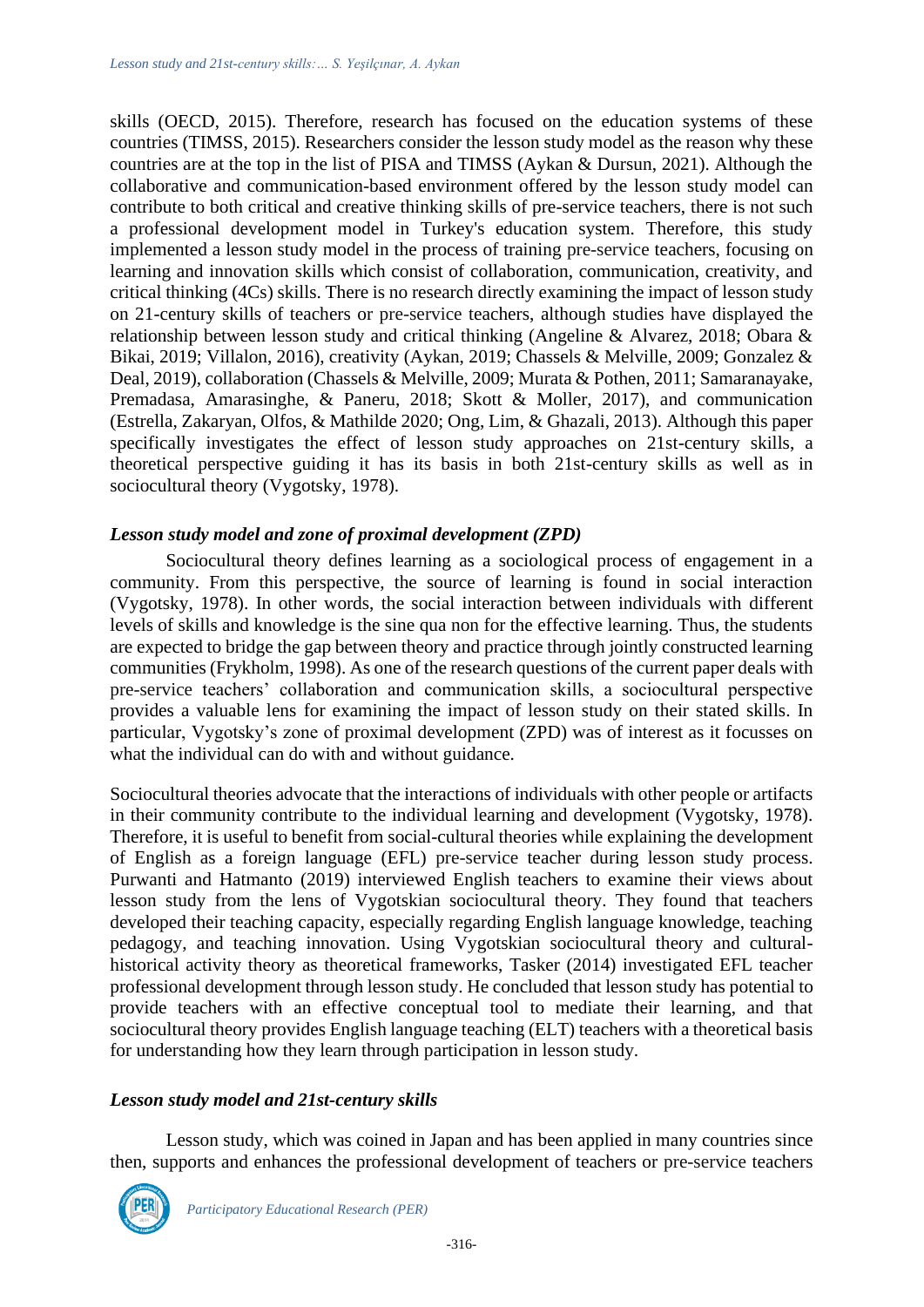(Aykan, 2019; Stigler & Hiebert, 2016). In lesson study, pre-service teachers choose a topic and prepare a plan in collaboration. One pre-service teacher performs the lesson while others do observation. Then, they discuss their observations and finally revise the lesson plan. Thus, group members can see all the steps related to planning and implementing a lesson in detail. Lesson study is a collaborative professional development model and contributes to the collaboration and communication skills of the group members (Aykan, 2019). Thus, applying it to instruction affects the students' creativity and critical thinking skills (Asyari, Al Muhdhar, & Susilo 2016). Therefore, this paper examined the relationships between lesson study and 21st-century skills. These skills are categorized as: learning and innovation skills; information, media, and technology skills; and life and career skills (Partnership for 21st Century Skills, 2009).

Angeline and Alvarez (2018) conducted a study with 12 pre-service teachers and emphasized the effect of lesson study on pre-service teachers' reflective thinking and self-assessment skills. Besides, Villalon (2016) found that lesson study improved self-confidence and openmindedness of pre-service teachers, while Obara and Bikai (2019) emphasized the contribution of lesson study to in-service teachers' skills such as negotiating different views and active learning. Focusing on the creativity skills of teachers, Gonzalez and Deal (2019) observed that lesson study could enable teachers to perform more innovative and creative works in collaboration. Chassels and Melville (2009) carried out their study with 60 pre-service teachers and concluded that lesson study helped participants to develop their analysis, synthesis, and evaluation skills. On the other hand, Lamb (2015) found that pre-service teachers produced more creative practices, gained risk-taking behaviors, and created original ideas during the lesson study process. The participants of Aykan (2019) stated that the implementation of lesson study created a friendly environment which resulted in more enjoyable lessons.

Research provides evidence that lesson study (1) creates a collaborative working environment by fostering harmonious relationship within the group members, (2) helps develop positive attitudes and beliefs towards collaboration by taking teamwork and joint responsibility, and (3) enables pre-service teachers to socialize professionally (Chassels & Melville, 2009; Murata & Pothen, 2011; Samaranayake et al., 2018; Skott & Moller, 2017). On the other hand, while Estrella et al. (2020) advocated that teachers' communication skills could be developed through lesson study, Ong, Lim, and Ghazali (2013) concluded that lesson study provides effective participation and mutual feedback to teachers and thus improves the verbal communication skills of teachers.

### *Research questions*

Considering the need for the introduction of lesson study into countries where it is not an embedded tradition (Stigler and Hiebert 2016), it is worth investigating the practicality of and impact of lesson study on 21st-century skills of ELT pre-service teachers in Turkey. The implementation of lesson study may bring significant opportunities in terms of learning and applying 21st-century skills. The cyclical process of the model offers a collaborative and communicative environment so that pre-service teachers can criticize other group members' ideas and suggestions critically and therefore create innovative ideas. Although literature abounds in studies on lesson study or on 21st-century skills, there is no study examining the impact of lesson study on 4Cs. In this context, the following research questions are prepared:

- (1) What is the impact of lesson study on ELT pre-service teachers' critical thinking?
- (2) What is the impact of lesson study on ELT pre-service teachers' creativity?

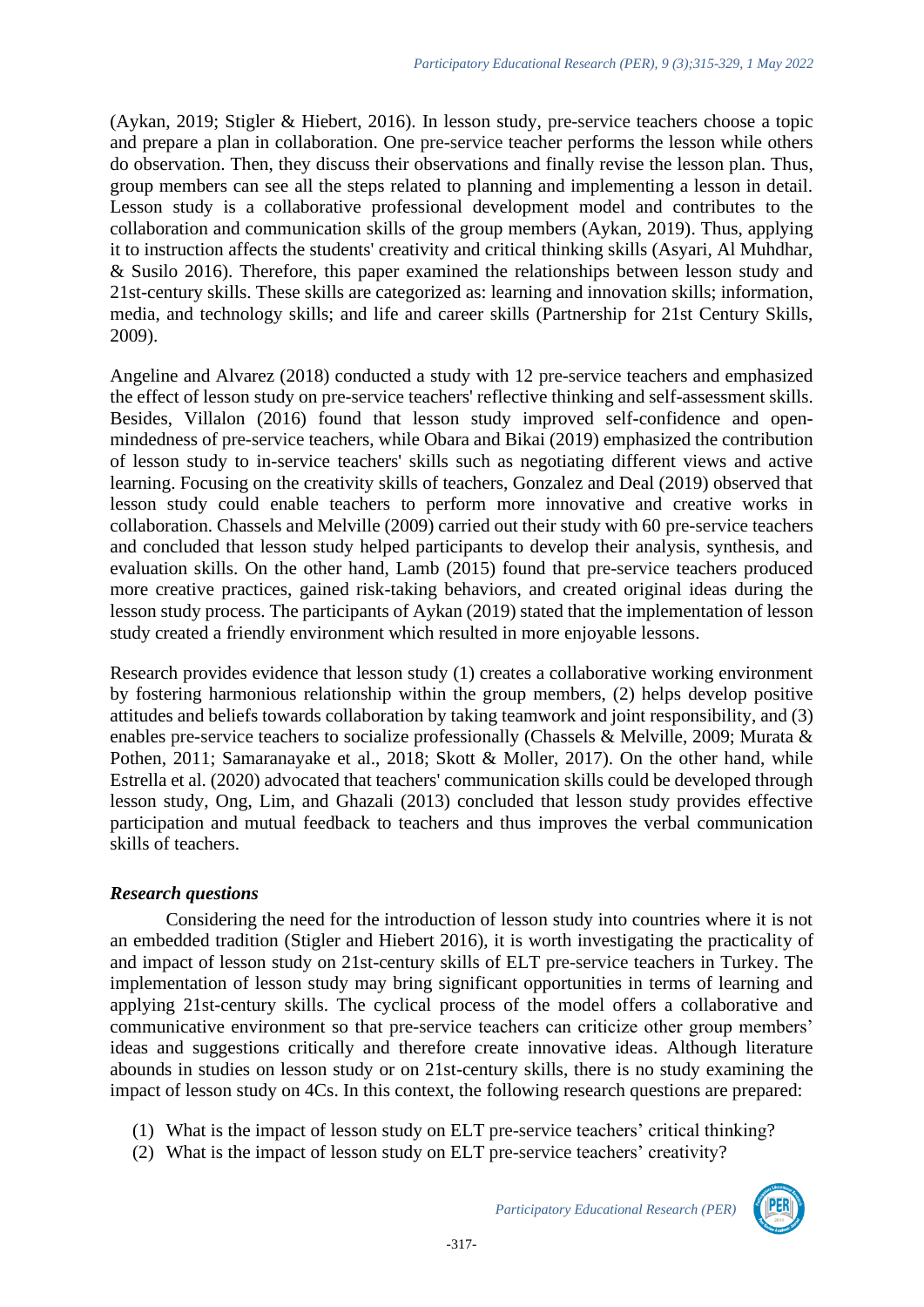(3) What is the impact of lesson study on ELT pre-service teachers' collaboration and communication?

#### **Method**

#### *Research Design*

This study adopted an intrinsic case study approach to investigate the impact of lesson study on EFL pre-service teachers' 4Cs. The intrinsic case study approach is advised for research which aims at delving into and better understanding a particular case (Mills, Durepos, & Wiebe, 2010). In a case study, the purpose is the curiosity in the case itself but not theory building, and the case itself is of interest. The current study may be considered as an intrinsic case study as its primary goal was to examine the role of lesson study in EFL pre-service teachers' 21st-century skills. The consensus is that interpretivist research does not care about making statistical generalizations (Onwuegbuzie  $\&$  Leech, 2010) but aims to obtain insights into certain educational and social processes that exist within a specific context. Although generalization is not possible due to the small sample size, this study provided detailed information about the procedure, participants, and research context to ensure the *transferability* of the findings to different environments (Onwuegbuzie & Leech, 2010).

#### *Participants*

To recruit the participants who were potential to give resourceful information, the researchers used purposive sampling for achieving the goals of the study (Patton, 2002). The researchers determined some criteria for recruiting participants: being an ELT senior student, attending and being interested in the lessons, and having a GPA between 2.0 and 3.0 on a 4.0 scale. Based on these criteria, 10 volunteers were recruited. Then, they were informed about the research process and asked to sign a consent form. After the pilot study, four participants dropped out of the study due to various reasons; thus, the study was finalized with six EFL preservice teachers (four females; two males) studying in a Turkish state university during the 2019-2020 academic year, as part of Teaching Practicum courses. These criteria were considered to help participants (1) be familiar with lesson study, (2) be able to share their experiences, (3) express their views about the implementation of lesson study, (and 4) how it contributed to their 21st-century skills. The average age was approximately 22 years. In presenting the findings, participants' names were changed to maintain anonymity.

#### *Research context and procedure*

In Turkey, English language teachers must complete a 4-year undergraduate programme. In the final year, pre-service teachers need to attend primary or secondary schools within the scope of the *Teaching Practicum* courses which generally consist of two phases: *School Experience* (first semester) and *Teaching Practice* (second semester). The former aims to help pre-service teachers become familiar with the teaching profession through real classroom situations under the supervision of the mentor teacher and obtain the required cognitive level before starting to practice in the actual classroom. The latter aims to enable preservice teachers to perform teaching tasks in real classroom situations on their weekly visits under the supervision of the mentor teacher, to obtain teaching qualifications to act as a teacher, to prepare lesson plans and conduct lessons in accordance with the education system. Prior to practicum, pre-service teachers are provided microteaching simulations in various pedagogy courses (e.g., ELT Methodology, Approaches, and Methods in Language Teaching), which help them apply pedagogical theories in realistic teaching situations. However, considering either

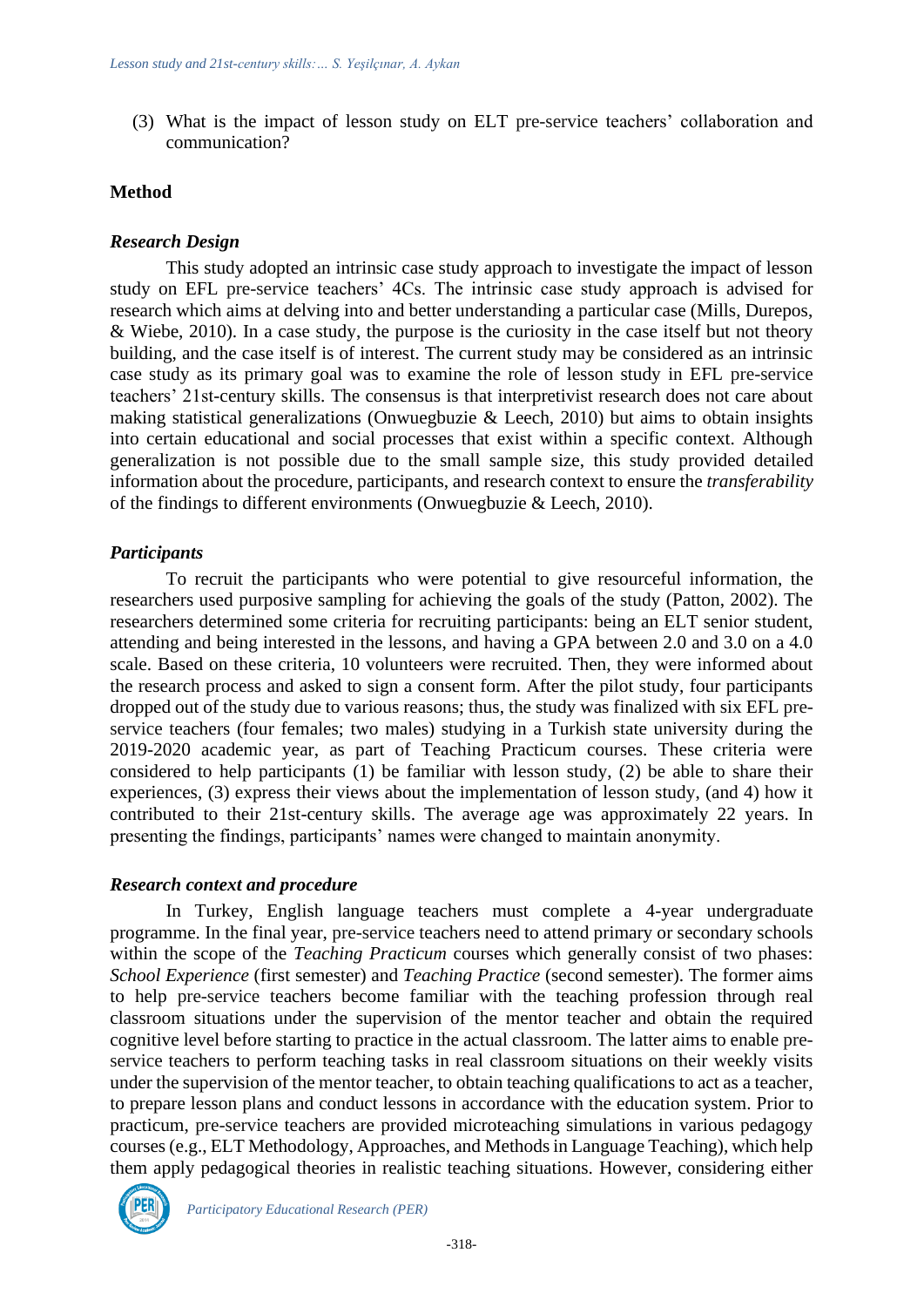teaching practicum courses or microteachings, pre-service teachers often perform their tasks individually and neglect the 21st-century skills (in particular, 4Cs). For example, although Turkey emphasizes the importance of training teachers with 21st-century skills in the 2018 educational reform, this goal remains in theory (Hamarat, 2019), which also affects teacher training programmes. In the current system, pre-service teachers mostly demonstrate their teaching performance individually. Therefore, the researchers implemented lesson study in teaching practicum course as it includes 21st-century skills such as collaboration, communication, creativity, and critical thinking.

The researchers decided to implement a lesson study in teaching practice (second semester). As participant observers, the researchers both participated in the lesson study cycles and noted their observations. The teaching practice lasted for 9 weeks (see Table 1 for the plan and content of the lesson study cycle). The researchers provided information about the lesson study process, drawing on Stigler and Hiebert (2009). Besides, participants watched a recorded lesson study video in the second week so that the participants could better understand the nature of the process. In the third week, to ensure that all participants were ready to implement the lesson study model, a sample cycle was piloted. In the same week, semi-structured interviews were conducted, and participants were asked to predict the possible contributions of lesson study cycles on their 4Cs skills at the end of the process. Within the following weeks (fourth-ninth weeks), six applications were demonstrated. All participants used the Lesson Study Observation Form during the applications, while Post-Lesson Evaluation Form was applied after each application. Finally, semi-structured interviews were used to determine the contributions of lesson study cycles to pre-service teachers' 4Cs. In order for each of the six pre-service teachers to practice in the lesson study cycle, three cycles of six weeks were designed. Each cycle was completed in two weeks. For example, in the 4th week (cycle 1), preservice teachers created the lesson plan collaboratively. The lesson plan was performed in the classroom by one of the group members. Other group members observed this lesson and took notes. In the 5th week, a research lesson was conducted, and the lesson plan was revised in line with the opinions and suggestions of the pre-service teachers. The revised lesson plan was implemented in the classroom by a different group member. The other two cycles were completed following the same procedure of cycle 1.

| Week | Action                                                                                                              | Time                         |
|------|---------------------------------------------------------------------------------------------------------------------|------------------------------|
| 1    | Introducing the lesson study                                                                                        | 90 minutes                   |
| 2    | Introducing lesson study & Watching a recorded lesson study video                                                   | 90 minutes                   |
| 3    | Piloting                                                                                                            | 135 minutes                  |
|      | Conducting semi-structured interviews                                                                               | 55 minutes                   |
|      | <i>Cycle1</i>                                                                                                       | 180<br>minutes<br>(per week) |
| 4    | Collaborative design of the lesson plan                                                                             |                              |
|      | Implementation of the lesson plan by a group member                                                                 |                              |
|      | Observation and note-taking by other group members                                                                  |                              |
| 5    | Meeting of all pre-service teachers to discuss and evaluate their observations under the<br>guidance of researchers |                              |
|      | Recording of meeting & Generating a new lesson plan                                                                 |                              |
|      | Implementation of the lesson plan by a different group member                                                       |                              |
|      | Cycle2                                                                                                              | 180<br>minutes<br>(per week) |
| 6    | Collaborative design of the first lesson                                                                            |                              |
|      | Implementation of the lesson plan by a group member                                                                 |                              |
|      | Observation and note-taking by other group members                                                                  |                              |

| Table 1. Procedure of the study |
|---------------------------------|
|---------------------------------|



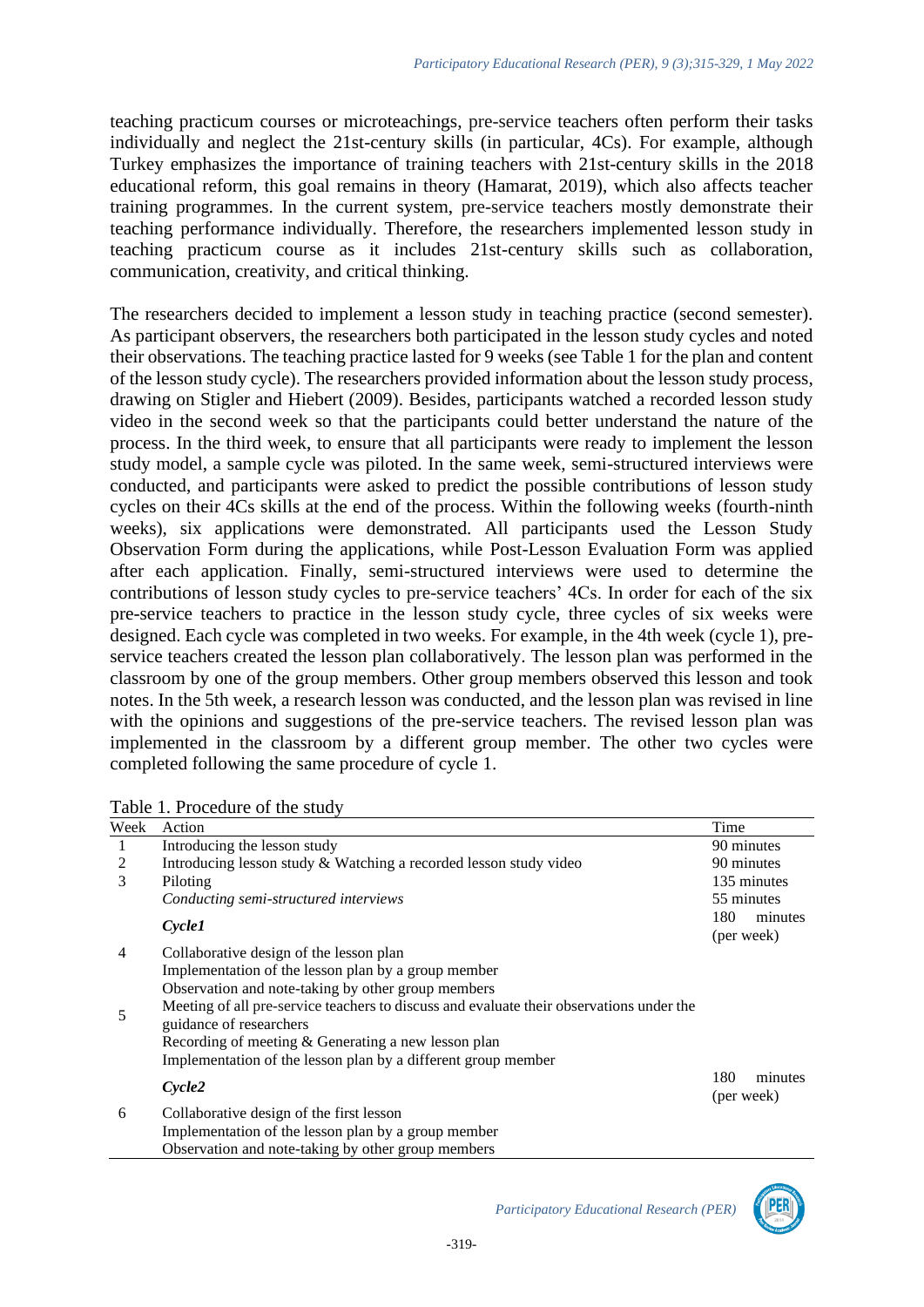|   | Meeting of all pre-service teachers to discuss and evaluate their observations under the |                              |
|---|------------------------------------------------------------------------------------------|------------------------------|
|   | guidance of researchers                                                                  |                              |
|   | Recording of meeting & Generating a new lesson plan                                      |                              |
|   | Implementation of the lesson plan by a different group member                            |                              |
|   | $C$ vcle3                                                                                | 180<br>minutes<br>(per week) |
| 8 | Collaborative design of the first lesson                                                 |                              |
|   | Implementation of the lesson plan by a group member                                      |                              |
|   | Observation and note-taking by other group members                                       |                              |
| 9 | Meeting of all pre-service teachers to discuss and evaluate their observations under the |                              |
|   | guidance of researchers                                                                  |                              |
|   | Recording of meeting & Generating a new lesson plan                                      |                              |
|   | Implementation of the lesson plan by a different group member                            |                              |
|   | Semi-structured interviews                                                               | 82 minutes                   |

#### *Data collection and analysis*

The data generated were wide-ranging: recordings of meetings, teachers' in-class observation notes, 4Cs checklist, and recorded pre- and post-semi-structured interviews with pre-service teachers, including lesson study observation forms and post-lesson evaluation forms. The researchers developed the checklist (Appendix 1) based the literature (Partnership for 21st Century Learning, 2015), considering the recommendations of Kutlu et al. (2014). In this context, a systematic process has been followed. First, the purpose of the checklist tool was determined, and determining pre-service teachers' teaching performance was considered the main objective. Then, the literature was reviewed to identify the criteria. After determining the criteria, two academicians who were experts in measuring the relevant performance prepared the draft version of the checklist. A draft form was sent to three field experts to collect evidence for content validity. Based on their feedback, the checklist was found appropriate in measuring the relevant structure. Besides, the researchers used observation forms that were prepared and used by the second author. The researchers observed participants' applications and discussions, and they filled a weighted 4Cs checklist so that they could monitor the development in participants' 4Cs skills. Pre-service teachers wrote down all the salient changes on the observation form per week and these changes were discussed through a post-lesson evaluation form. The data obtained from these forms and the 4Cs checklist also displayed whether there was a mismatch between pre-service teachers' performance and their opinions about the contributions of lesson study cycles.

Principal data sources were transcripts of interviews and planning/evaluation meetings. Before collecting the data, the interview protocol was reviewed for accuracy and then piloted. The interviews took place in the researchers' office and were recorded. The total duration of the interviews was 82 minutes. Although the data were analysed via Nvivo, the researchers initially analysed the qualitative data manually as a piloting process (Welsh, 2002) so that the researchers could take precautions for data loss. Content analysis was used, which means that all categories were determined while analysing the transcripts. After transcribing the interviews, the researchers examined and categorized the data independently. As the focus was on the impact of the lesson study process on 4Cs, a deductive mode of data analysis was adopted while determining the themes:

- (1) Critical thinking,
- (2) Creativity, and
- (3) Collaboration & Communication

At the end of the study, researchers interviewed with pre-service teachers to elicit their accounts about whether lesson study developed their 4Cs skills. Since researchers committed to

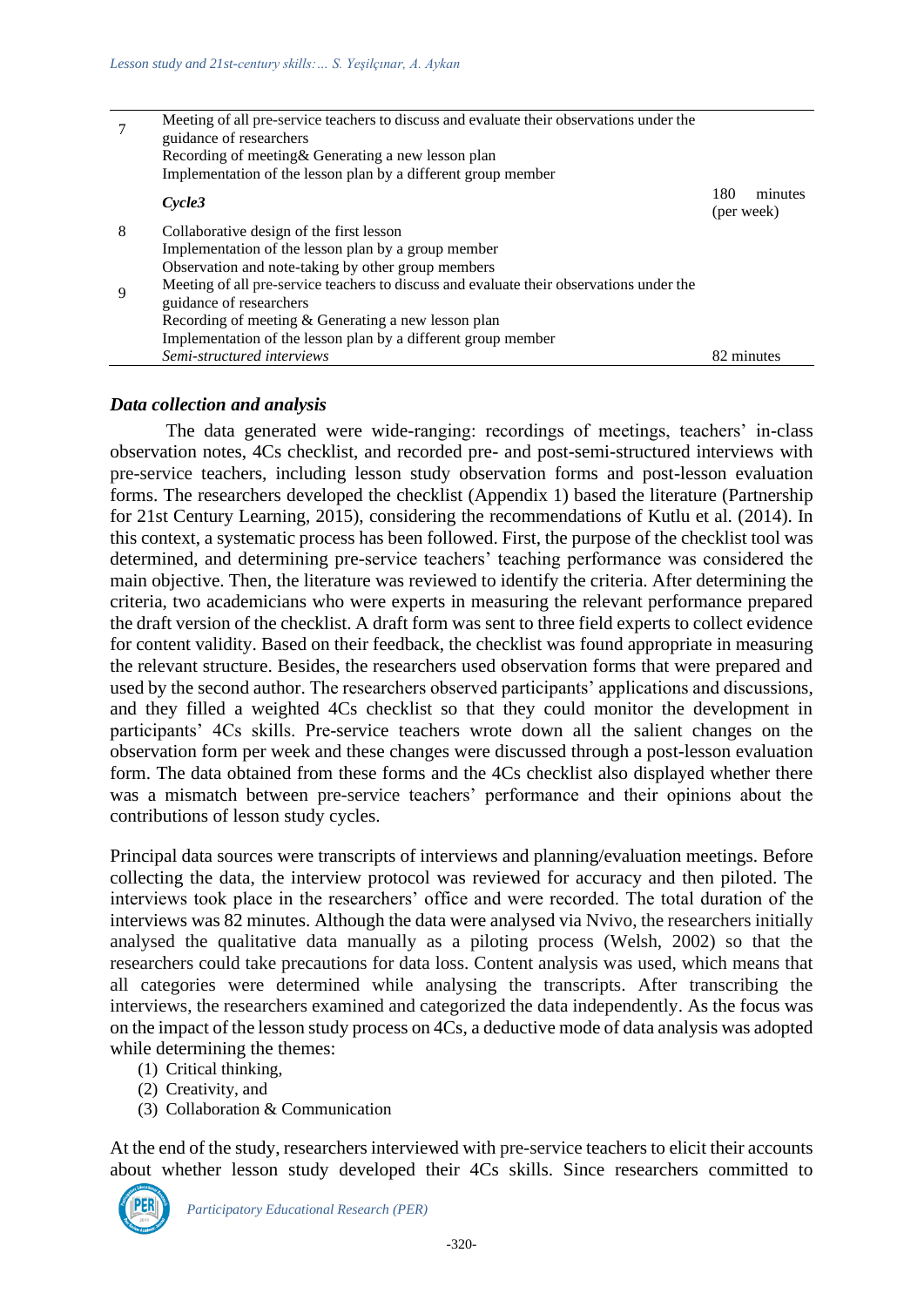developing understanding based on the ideas and terms stated by participants, an informant style of interviewing (Powney & Watts, 1987) was chosen for exploring participant perspectives. Researchers focused entirely on the performance of the participants as they have not previously been together in any context. While evaluating the participants, the names were closed and evaluated separately by both researchers. The interviews were coded independently by the researchers.

### **Findings**

The current study examined the impact of lesson study on 21st-century skills of preservice teachers of English language teaching. Findings displayed that the lesson study made positive contributions to their 21st-century skills considering critical thinking, creativity, communication, and collaboration. A carefully conducted coding process advocated that lesson study help pre-service teachers REASON the issues they face in the classroom, PRODUCE alternative way(s) as well as method(s) to overcome trouble or support students' learning and SHARE their experience and the solution or development they found with their colleagues in a sincere and collaborative atmosphere. The acronyms (REASON, PRODUCE, and SHARE) emerged from the initial letters of related codes that were created based on pre-service teachers' opinions (please see Table 2).

| <b>Themes</b>                  | $\frac{1}{2}$ $\frac{1}{2}$ $\frac{1}{2}$ $\frac{1}{2}$ $\frac{1}{2}$ $\frac{1}{2}$ $\frac{1}{2}$ $\frac{1}{2}$ $\frac{1}{2}$ $\frac{1}{2}$ $\frac{1}{2}$ $\frac{1}{2}$ $\frac{1}{2}$ $\frac{1}{2}$ $\frac{1}{2}$ $\frac{1}{2}$ $\frac{1}{2}$ $\frac{1}{2}$ $\frac{1}{2}$ $\frac{1}{2}$ $\frac{1}{2}$ $\frac{1}{2}$<br>$\text{Codes}^*$ | $f**$ |
|--------------------------------|-----------------------------------------------------------------------------------------------------------------------------------------------------------------------------------------------------------------------------------------------------------------------------------------------------------------------------------------|-------|
|                                | Reflection/reflective learning                                                                                                                                                                                                                                                                                                          | 15    |
| Critical Thinking              | Evaluation and decision making                                                                                                                                                                                                                                                                                                          | 13    |
|                                | <b>Active learning</b>                                                                                                                                                                                                                                                                                                                  | 12    |
|                                | Self-awareness for accurate judgment/self-confidence                                                                                                                                                                                                                                                                                    | 10    |
|                                | Open-mindedness                                                                                                                                                                                                                                                                                                                         | 8     |
|                                | Negotiating different views                                                                                                                                                                                                                                                                                                             | 11    |
|                                | Processing, analysing, synthesizing ideas                                                                                                                                                                                                                                                                                               | 7     |
|                                | Risk-taking                                                                                                                                                                                                                                                                                                                             | 8     |
|                                | Originality/original ideas                                                                                                                                                                                                                                                                                                              | 12    |
|                                | Divergent thinking                                                                                                                                                                                                                                                                                                                      | 11    |
|                                | <b>Usefulness</b>                                                                                                                                                                                                                                                                                                                       | 13    |
|                                | Creative thinking                                                                                                                                                                                                                                                                                                                       | 15    |
| <b>&amp;Creativity</b>         | Enjoyment                                                                                                                                                                                                                                                                                                                               | 10    |
|                                | Socialization & social interdependence                                                                                                                                                                                                                                                                                                  | 8     |
|                                | Harmonious relationship (within the group members)                                                                                                                                                                                                                                                                                      | 12    |
|                                | Assuming shared responsibility for teamwork                                                                                                                                                                                                                                                                                             | 13    |
|                                | Reciprocal feedback                                                                                                                                                                                                                                                                                                                     | 7     |
| Communication<br>Collaboration | <b>Effective participation</b>                                                                                                                                                                                                                                                                                                          | 15    |

Table 2. Pre-service teachers' opinions on the impact of the lesson study.

\*Codes were not presented according to frequencies in order to show how acronyms emerged.

\*\*Since participants expressed more than one opinion for different codes, grand total increased more than the overall total number of teachers.

The findings were presented below with respect to research questions.

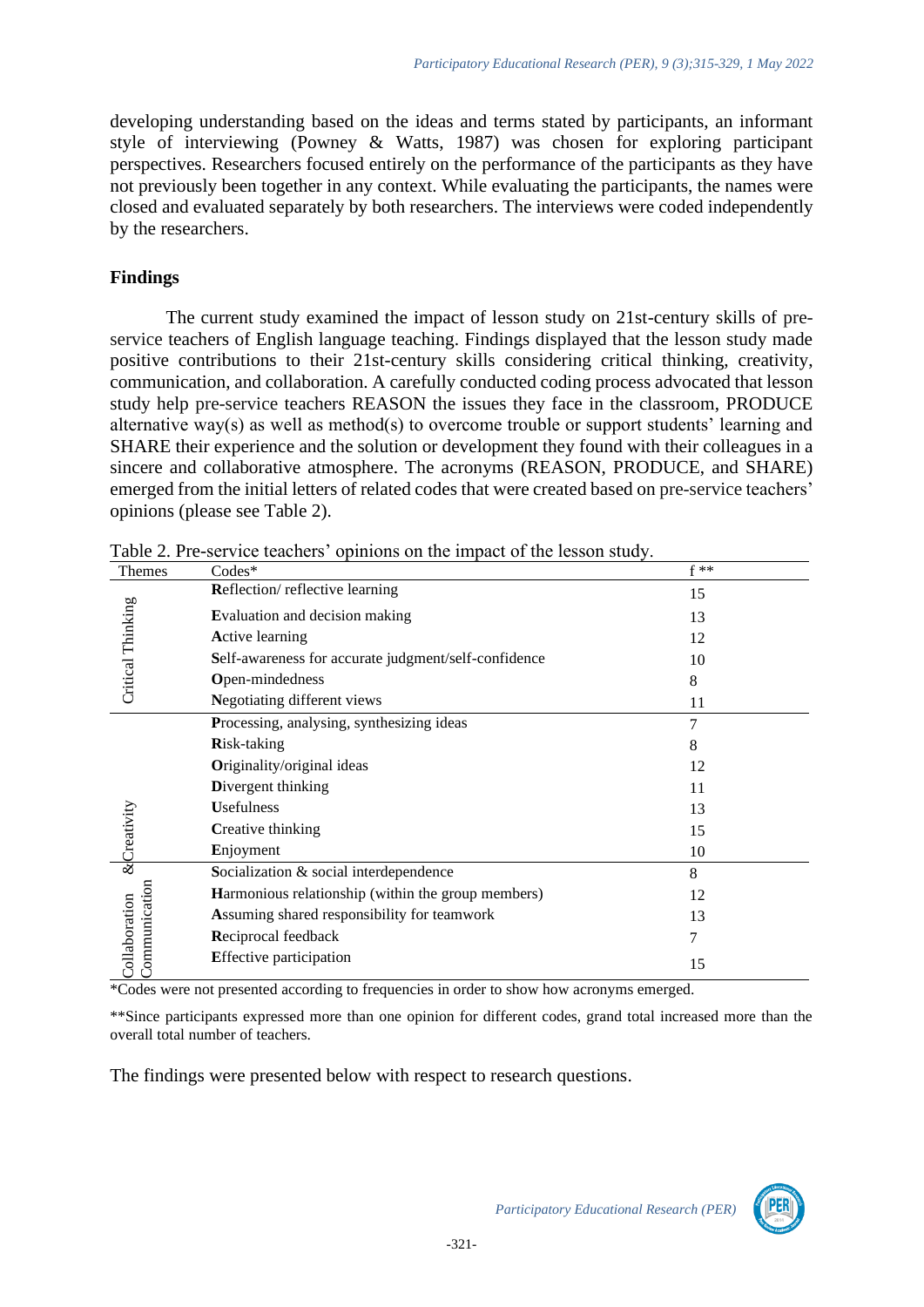### *The impact of lesson study on pre-service teachers' critical thinking*

Pre-service teachers pointed out the strong resemblance between the principles of lesson study and critical thinking, stating that critical thinking includes thinking, planning, acting, and reflecting (evaluating). After experiencing the lesson study process, they gained the ability to think about or reflect on their performance and started to question the quality of their actions so that they could perform it differently next time. Besides, the process requires pre-service teachers' active engagement in activities during the whole process.

This process helped us to think about our demonstrations. I and other friends shared our ideas sincerely. We considered the suggestions of each friend and tried to make new decisions with these recommendations. (Yusuf)

I learned how to revise a lesson plan based on students' interests and abilities. In addition, while preparing the plan, I learned about multi-faceted evaluation (process and product) and thus making healthy decisions in this process. Thereupon, the application process of the model offered me and my friends the opportunity to observe and improve our teaching activities. (Asmin)

In this process, we had an idea about how to put theory into practice. Besides, using the collaborative learning method and trying to apply it to students helped us to be more active learners. (Fatma)

Pre-service teachers indicated self-awareness as a salient characteristic they obtained. That is, they thought about, evaluated, and interrogated their point of view and found out the evidence used to support. Their statements also brought open-mindedness to the fore. They were observed to seek new proof or points of view when the current proof was inadequate or contentious and be willing to revise their views if the evidence assured them. Thus, they formed a habit of negotiating and respecting different views. Here are some opinions:

I was the first to perform a lesson. I made a mistake but never noticed it throughout the instruction. I forgot to give feedback to students and always neglected to include children in the evaluation process of activities. I realized that we include the students who are always at the front of the class, and we do not notice the students who need to be evaluated. I became aware of this fact not when I was teaching, but when observing my friends. (Adem) I didn't want to be criticized before lesson study. Now, I feel flexible and open-minded during my peers' feedback. (Sibel)

I had no such knowledge before, this would be an experience for me, and I can apply it in my future professional life. I also form the habit of respecting others' opinions. (Elif)

#### *The impact of lesson study on pre-service teachers' creativity*

The consensus was that the meetings conducted immediately after observations under the guidance of researchers resulted in original ideas. Pre-service teachers were required to reflect on the demonstrations. That is, six different individuals debated on and evaluated the performance, which forms a basis for divergent thinking. Lesson study let pre-service teachers observe different learning with multiple eyes. Besides, pre-service teachers were willing to take risks and gained the ability to accept and learn from mistakes during the lesson study process. Here are some representative excerpts:

We met and discussed different ideas and suggestions. We have created a new lesson plan by analysing and synthesizing opinions and suggestions. (Asmin).

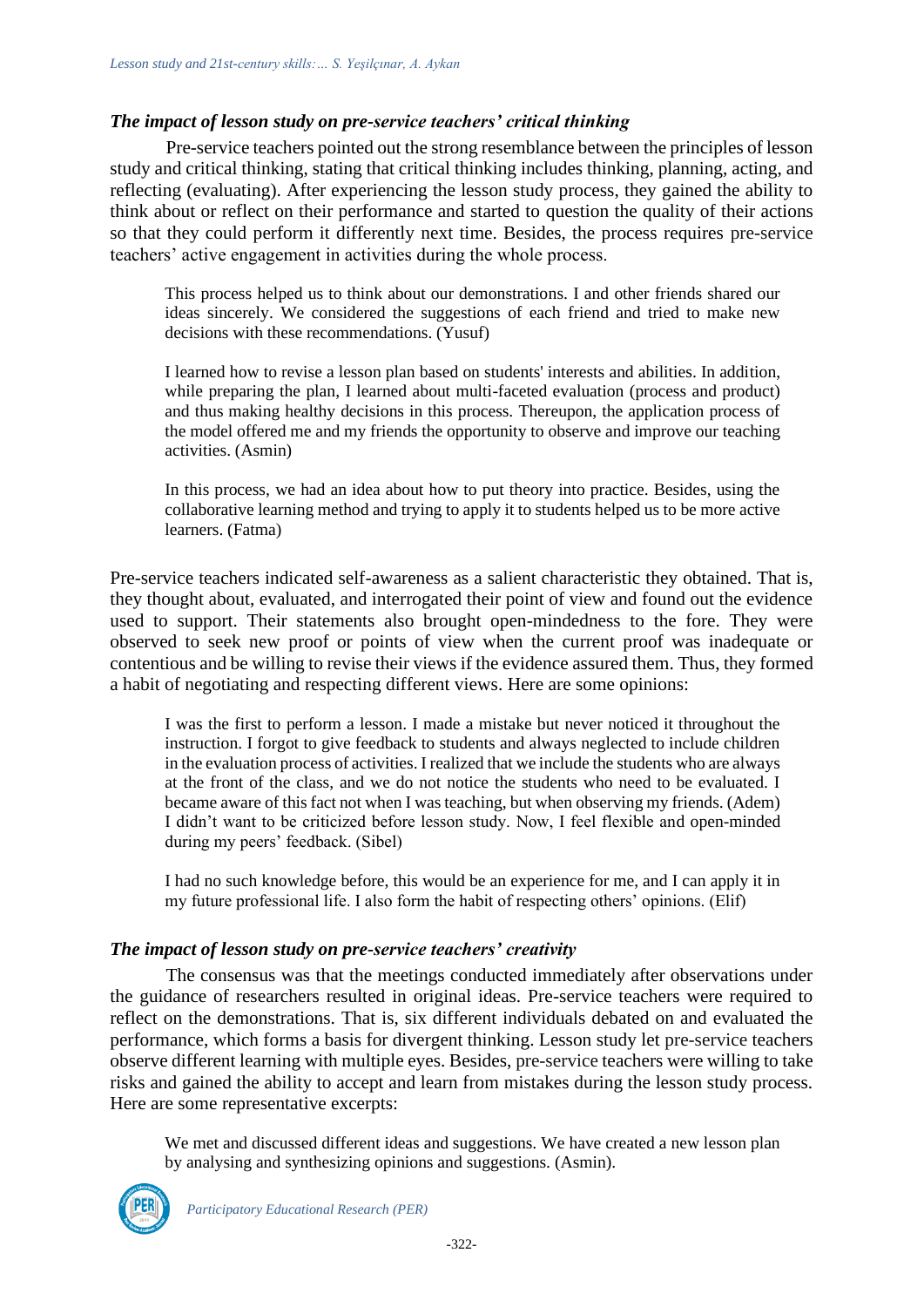I think lesson study is a good example of risk-taking culture because we could prepare a lesson plan involving new and different methods and techniques that seem otherwise impossible to be applied. (Sibel)

We had friends who thought differently and came up with new ideas. We learned a lot from them. Such various new thoughts and discussions usually resulted in original ideas. (Yusuf)

When pre-service teachers could manage divergent thoughts and present original ideas, they observed that the lesson plans became more useful. The more they tried to produce original and useful lesson plans, the more their creativity increased. This made pre-service teachers enjoy the cycles they experienced.

Considering activities, puzzles, questions, and answers, we learn which one should be used in the lesson. For example, we recognized what kind of applications could be utilized in crowded classrooms. (Elif)

Lesson study is a useful model because it helped me see the mistakes that occurred during the teaching process, identify the trouble, and compensate it owing to different evaluations. (Adem)

Thanks to the collaboration, we did not adopt a ready lesson plan. Instead, we used our creativity; thus, we created original lesson plans. (Sibel)

Obviously, we had a little difficulty in the first applications, but as I gained experience, it became easier and more enjoyable. (Fatma)

#### *The impact of lesson study on pre-service teachers' collaboration and communication skills*

In lesson study, pre-service teachers collaborated meaningfully in the course and interacted with each other to share and co-construct their knowledge. Lesson study provides reasons for the teachers to appreciate each other's presence in the post-lesson meetings in which collective learning is a socialization process. In a social instructional environment, pre-service teachers are active in lesson study cycles as a part of teamwork and give sincere feedbacks to each other as a result of harmonious relationships.

Lesson study contributes to our socialization as it is a collaborative model. I learn more based on my interactions with other peers. (Sibel)

A few people come together to implement a plan and work to optimize it. Everyone reveals their own thoughts, and they try to blend it and make it the best plan. Thus, we can see more lesson plans and more thoughts, which help us to apply different lesson plans for creating the best one. (Yusuf)

In our group, there were six people: therefore, six different views and six different plans. This requires a shared responsibility among the group members. This provides a crucial advantage in terms of developing a lesson plan. (Asmin)

The collaborative nature of the lesson study provided the teachers with opportunities to engage in a shared environment of providing and sharing constructive support and feedback to others during post-lesson planning/evaluation meetings. This also affected the way pre-service teachers communicate, resulting in multi-way communication.

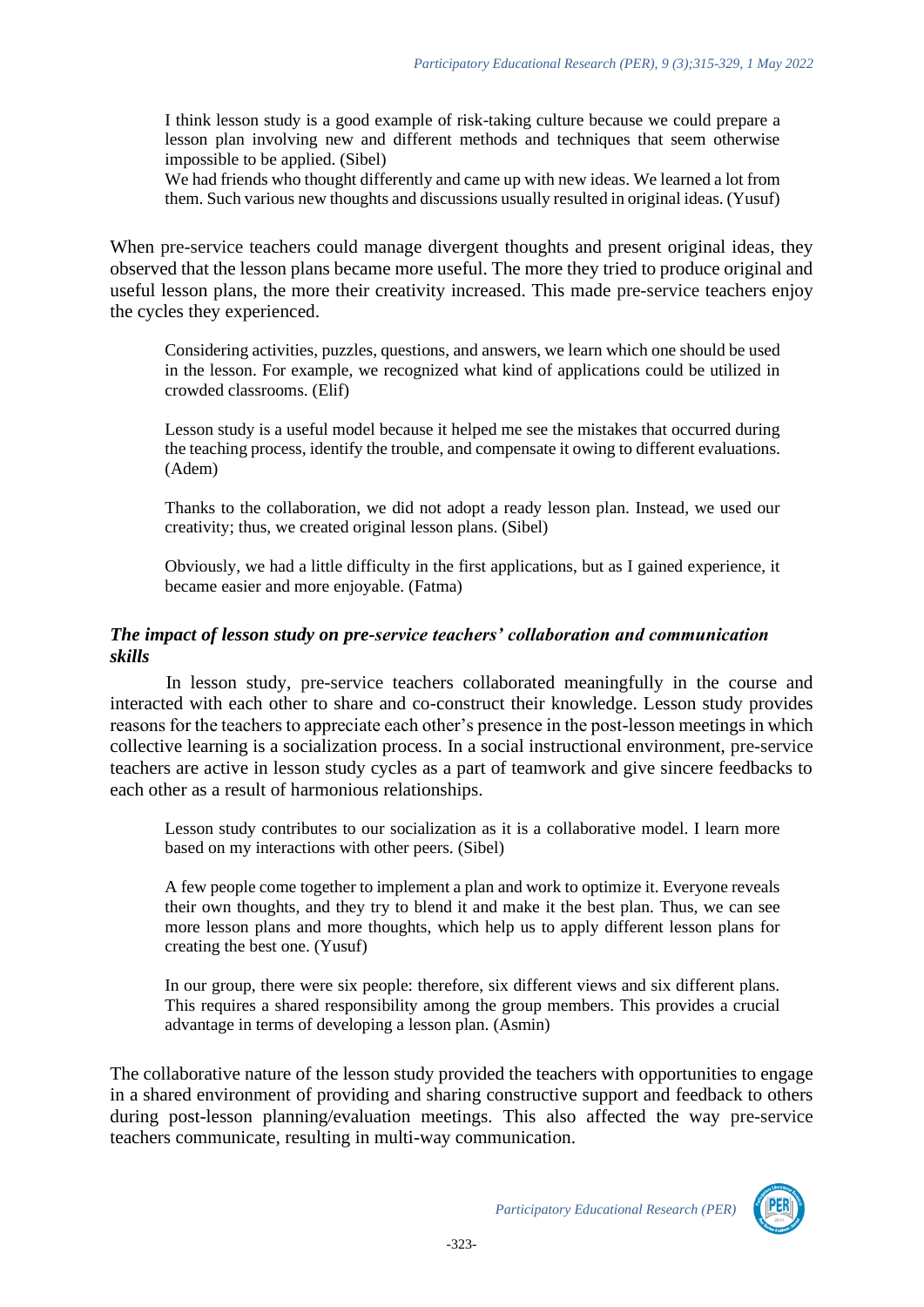While applying lesson study, we paid attention to the ideas of our friends and also to give feedback. Everyone evaluated the thoughts of the group members and synthesized them together with their own thoughts. (Fatma)

I think lesson study provides effective participation because when you are conducting a lesson, other friends take notes and find shortcomings for creating a more effective lesson plan. (Elif)

### **Discussion**

The findings were presented below with respect to research questions.

### *Contribution of lesson study to pre-service teachers' critical thinking: Teacher REASON*

Lesson study can be a positive contributor in terms of critical thinking. This finding confirms various studies advocating that lesson study improves the critical thinking skills of pre- or in-service teachers (Angeline & Alvarez, 2018; Obara & Bikai, 2019; Villalon, 2016). The consensus that interviewees reached is the fact that pre-service teachers gain the ability of reasoning. They stated that lesson study helps pre-service teachers gain features that critical thinkers should have, such as being open-minded which requires negotiating different views, knowing how to reflect on their and/or their friends' teaching, having self-awareness for accurate judgment and self-confidence, being an active learner throughout the instructional process, and being able to evaluate and make decisions. In the same vein, some studies emphasized the contribution of lesson study to participants' reflective thinking and selfassessment skills (Angeline & Alvarez, 2018), active learning skills as well as their skills of negotiating different views (Obara & Bikai, 2019), and self-confidence and open-mindedness skills (Villalon, 2016).

Another important side of the lesson study is that pre-service teachers' self-efficacy develops since they receive feedback from others on their performance. Considering self-efficacy (Bandura, 1977), receiving positive feedback from the people around regarding their works helps individuals to feel more successful in their works. The positive reinforcements of other group members during the process of lesson study also help pre-service teachers feel more professionally successful and competent, which is also supported by Aykan and Dursun (2021). The collaborative work environment (which is not common in the Turkish education setting) created by the lesson study contributes to and enhances critical thinking skills (REASON) of pre-service teachers. This finding is remarkable because unlike the rote-learning based education system in Turkey, pre-service teachers become critical and reasoning thinkers.

### *Contribution of lesson study to pre-service teachers' creativity: Teacher PRODUCE*

The findings underlined that lesson study contributed positively to 21st-century skills, specifically the creative thinking skills of pre-service teachers. Literature abounds in studies claiming that lesson study improves the creative thinking skills of pre- and in-service teachers (Aykan, 2019; Chassels & Melville, 2009; González & Deal, 2019; Lamb, 2015). As highlighted in this study, research claims that lesson study helps participants pre-service teachers produce more creative practices and gain risk-taking behaviours (Lamb, 2015), create original ideas (Lewis, 2000). It is also considered to have affirmative impacts on their divergent thinking skills (Murata & Pothen, 2011). Lewis (2000) stated that teachers created their own unique lesson plans; therefore, they came up with original ideas during the lesson study process.

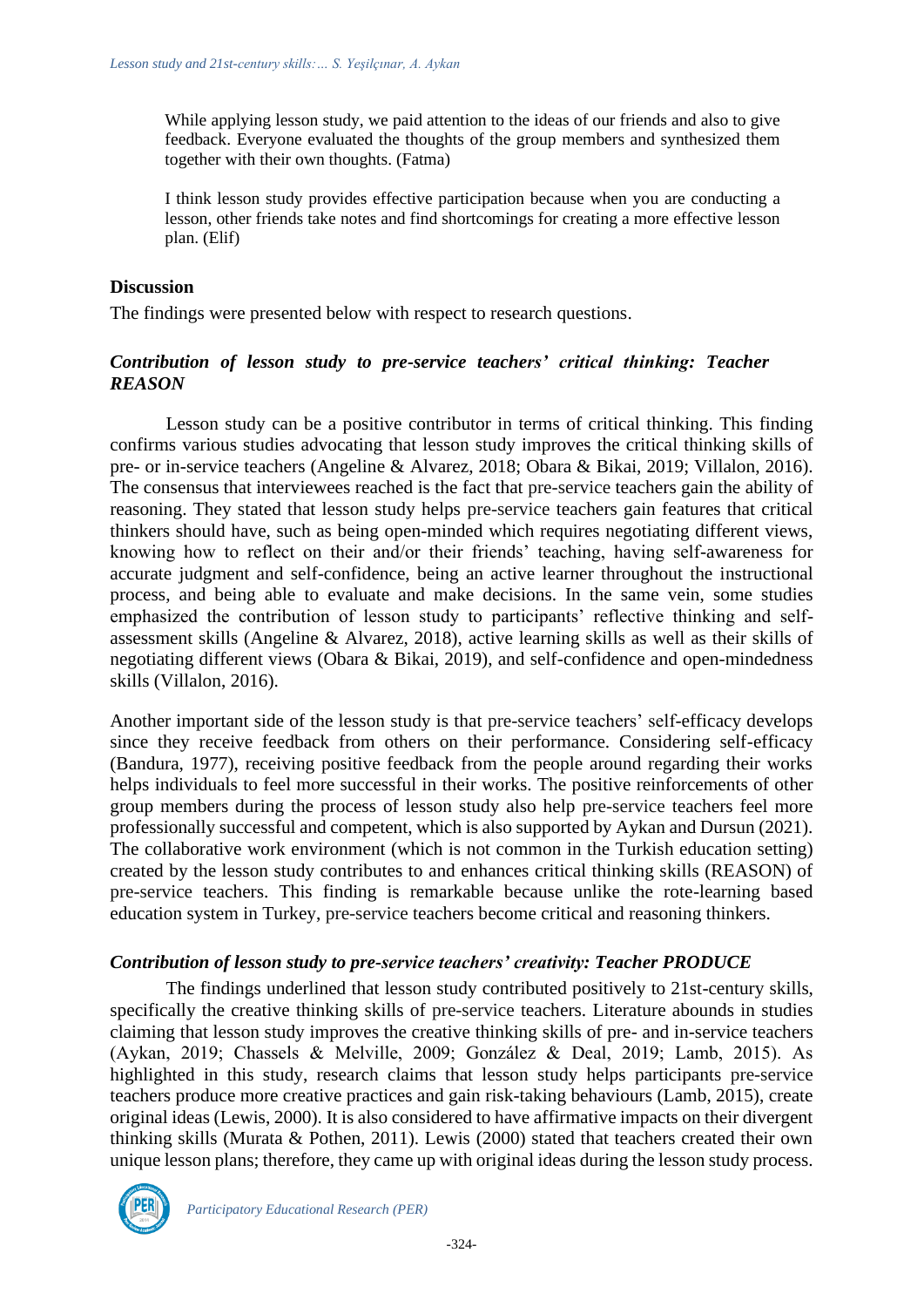He underlined that this process also improved the creativity of teachers who could design original lessons. In the Turkish context, Aykan (2019) mentioned that pre-service teachers started to enjoy the model as they gained experience. Similarly, the current study displays that although pre-service teachers were shy and thus unwilling to join the discussions in the first applications of the model, they became more willing and happier after experiencing the lesson study process. From this point of view, since lesson study brings together pre- and in-service teachers with different knowledge and experience, it is thought to improve their creativity (PRODUCE) such as processing, analysing, synthesizing ideas; taking risks on different ideas and suggestions; generating original ideas; adopting a sense of thinking differently, and thinking creatively. In Turkey, teachers usually adopt and/or adapt the ready lesson plans with a 'one size fits all' logic, which harms creativity. However, with the lesson study process, the participants who collaborated (to create a lesson plan, observe their friends and evaluate the lesson plan) started to create a new product (lesson plan). Those who worked together to generate an original product also had the opportunity to share their creative ideas.

### *Contribution of lesson study to pre-service teachers' collaboration and communication skills: Teacher SHARE*

The last research question examined whether the lesson study positively developed the collaboration and communication skills of pre-service teachers. The lesson study was found to affect participants' collaboration and communication skills. For example, this model constituted a social instructional environment where pre-service teachers participate in all lesson study cycles effectively as a part of teamwork and give sincere feedback to each other as a result of harmonious relationships. These findings confirm various studies (Chassels & Melville, 2009; Estrella et al. 2020; Murata & Pothen, 2011; Ong et al. 2013; Samaranayake et al. 2018; Skott & Moller, 2017). Lesson study is a crucial professional development model which helps student socialize and spend time with group members, share common responsibilities in teamwork, and give appropriate feedback to their peers (Chassels & Melville, 2009; Murata & Pothen, 2011). They participate in activities and teamwork effectively.

The collaborative side of the lesson study is similar to the basic understanding of the Zone of Proximal Development (ZPD) of Vygotsky (1978) who emphasizes the socio-cultural dimension of learning. The lesson study process enables pre-service teachers to reveal their own potential as they work with both their peers and the experts of the subject. The development in these skills of pre-service teachers may be owing to the fact that lesson study encourages focusing more on the lesson plan and its implementation. Therefore, pre-service teachers contribute to the process in a more comfortable environment when they learn that their personalities and practices are not criticized. Tasker (2014) concluded that lesson study has potential to provide EFL teachers with an effective conceptual tool to mediate their learning, and that sociocultural theory provides ELT teachers with a theoretical basis for understanding how they learn through participation in lesson study.

Research indicates that each teacher has a common responsibility for the group in teamwork, which would develop the teachers' common commitment skills for the team within the scope of collaborative learning (Chassels & Melville, 2009; Murata & Pothen, 2011; Ong et al., 2013). However, this situation is different in a competition based Turkish education system. Preservice teachers demonstrate their microteachings individually and do their best to get high marks. This creates a hidden competition among pre-service teachers. At that point, implementing lesson study into teacher training programmes in Turkey will not only change the traditional competitive ways of instruction but also contributes to training future teachers



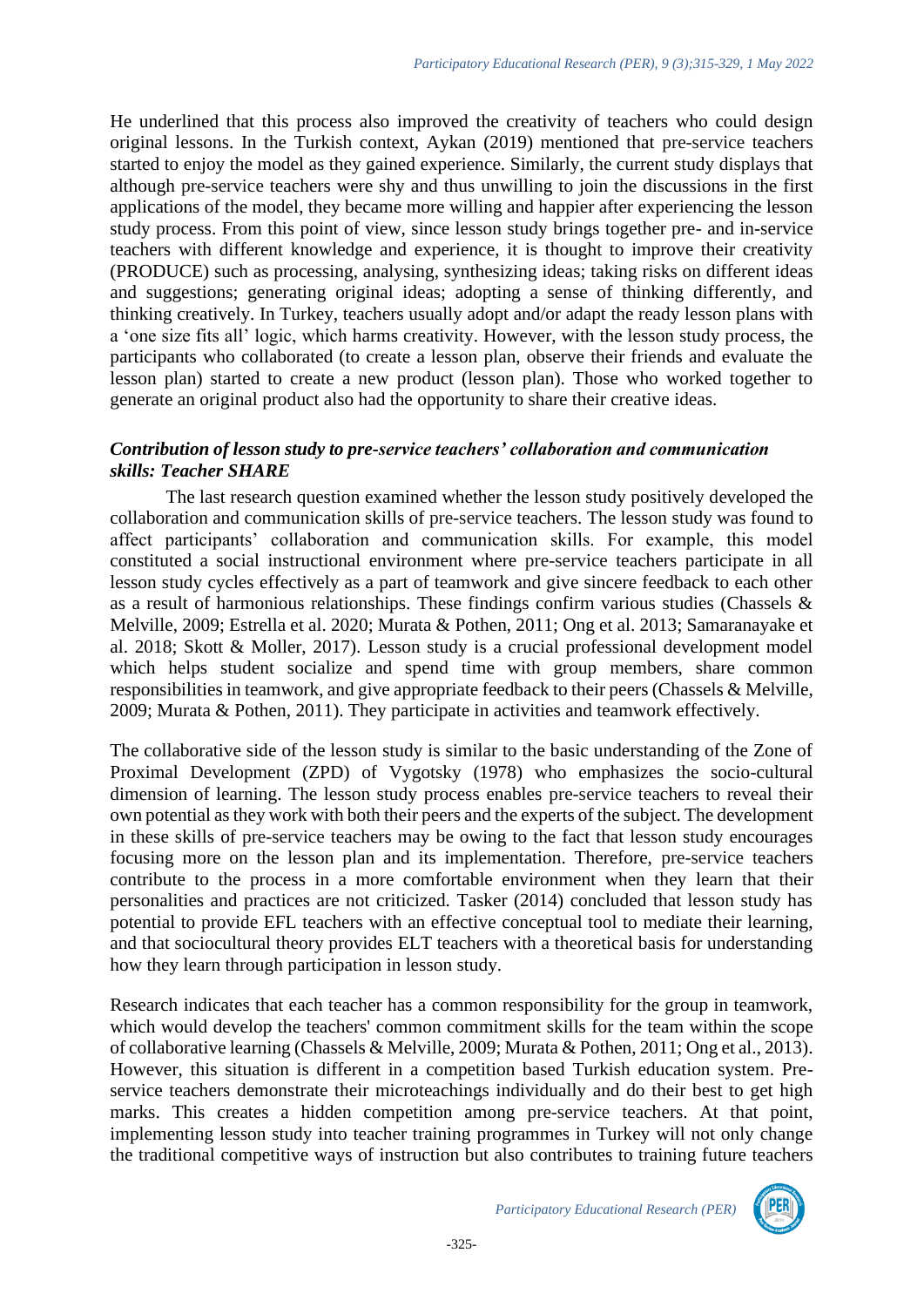who are willing to SHARE their knowledge and experiences.

#### **Conclusion and Suggestions**

This paper aimed to determine the relationship between lesson study and 21st-century skills as the implementation of the model is considered strongly to support the communication and collaboration among the students and provide the participants with the opportunity to think critically and creatively. As a result, lesson study was found to contribute positively to preservice teachers' 21st-century skills, reinforcing the idea that lesson study can enable teacher training programmes to train teachers who REASON, PRODUCE, and SHARE.

Pre-service teachers gained the ability of consciously making sense of things, using logic, and adapting practices based on new or existing information. They exhibited a questioning manner during the whole process, including preparing, observing, and reflecting on a lesson plan with other group members. This is because a collaborative working environment helps teachers learn from each other (Öztürk & Aydın, 2019). Therefore, pre-service teachers who think reflectively, express their thoughts openly, actively participate in the process and thus gain selfconfidence can develop their critical thinking skills. As soon as pre-service teachers acquired the capacity of reasoning for a better lesson plan, they tried to generate new and different ideas during the implementation of the model. Using their creativity at every stage of this process, pre-service teachers became active producers of their lesson plans. The more they tried to produce original and different ideas and took risks, the more they had the opportunity to develop their creativity. In the lesson study process, the pre-service teachers shared the common responsibility as a team and worked in harmony by communicating appropriately with other friends and by providing immediate feedback. Not only did they adopt their friends' suggestions, but also they shared their thoughts sincerely.

The lesson study model both developed critical thinking skills and creativity of pre-service teachers and positively contributed to their collaboration and communication skills. Accordingly, the lesson study was found useful in training pre-service teachers who reason, produce and share. The model is believed to be a professional development model that can make a significant contribution to efforts to train more qualified teachers. Thus, it may be crucial to implement the lesson study model in teacher education, especially in English language teaching programmes. Although time constraint is the main concern in studies on lesson study (Lampley, Gardner, & Barlow, 2018), this was not the case in the current study. For example, each lesson study required 180 minutes (4 lessons) per week, while teaching the practicum course provides 270 minutes (6 lessons) in Turkey. In this context, implementing lesson study into teaching practicum courses will not only constitute a new professional development understanding but also contribute to the quality of education since the current education system suffers from the gap between theory and practice.

This study has some limitations. First, the participants were pre-service teachers. However, the collaboration of pre-service teachers with in-service teachers in a lesson study model may provide more information. In doing so, further research will report whether the effects of lesson study are the same or different in terms of pre- and in-service teachers. The second limitation is the design of the study. Although studies on lesson study are mostly qualitative in nature, future research can adopt an experimental design in order to examine the effect rate of lesson study on professional development.

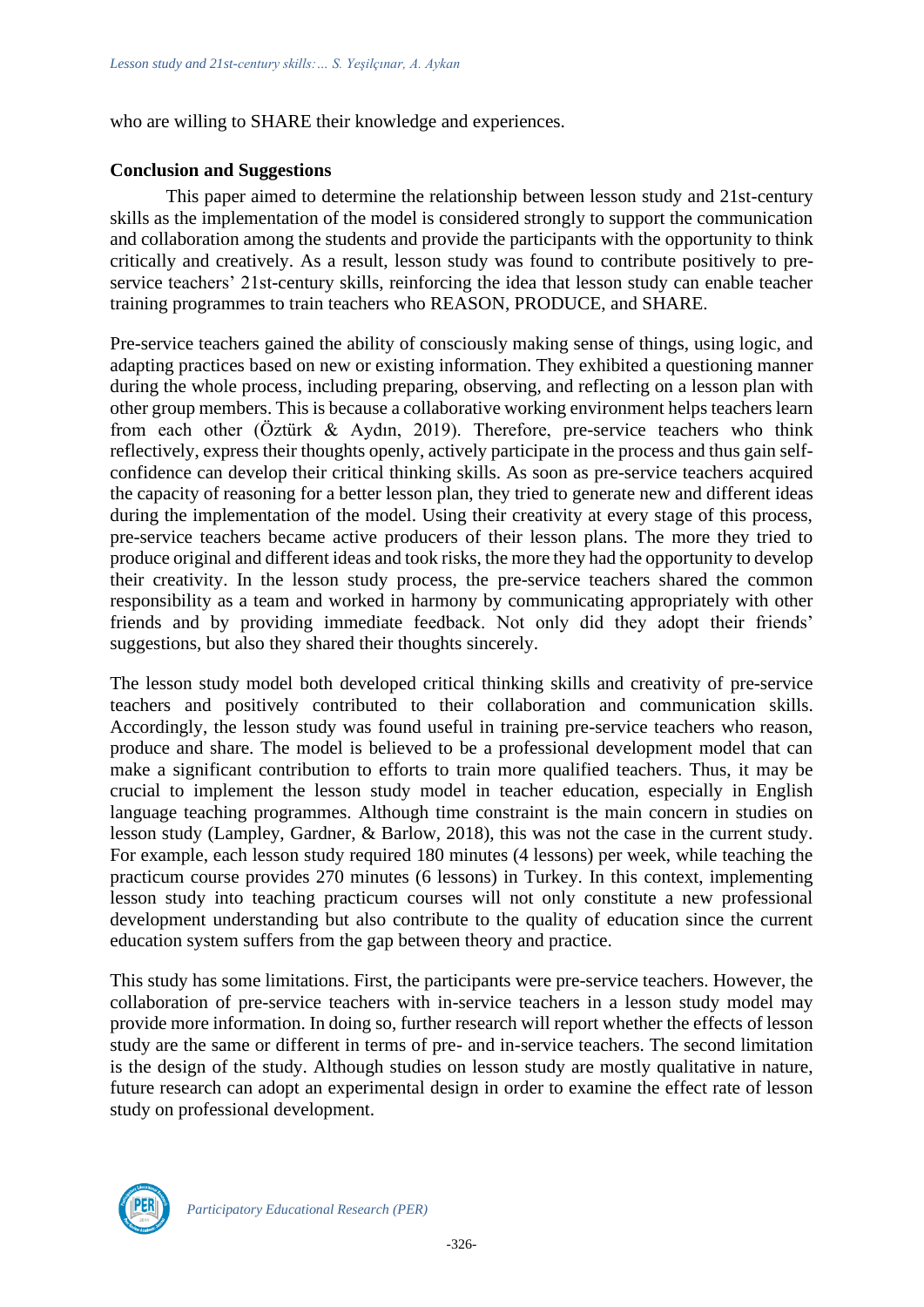## **References**

- Armstrong, A. (2011). Lesson study puts a collaborative lens on student learning. *Tools for Schools, 14*(4), 1-8. Retrieved from [https://learningforward.](https://learningforward/)org/wpcontent/uploads/2011/06/summer-2011-tool.pdf
- Asyari, M. Al Muhdhar, M. H. I., & Susilo, H. (2016). Improving critical thinking skills through the integration of problem based learning and group investigation. *International Journal for Lesson and Learning Studies, 5*(1), 36-44. [doi: 10.1108/IJLLS-10-2014-0042](https://doi.org/10.1108/IJLLS-10-2014-0042)
- Aykan, A. (2019). *Öğretmen adayları açısından ders araştırması modelinin mesleki gelişim kapsamında incelenmesi* [Investigating lesson study model within the scope of professional development in terms of pre-service teachers]*.* (Unpublished doctoral dissertation). Gaziosmanpaşa University, Tokat.
- Aykan, A. & Dursun, F. (2021). Investigating lesson study model within the scope of professional development in terms of pre-service teachers. *International Online Journal of Educational Sciences,* 13(5), 1388-1408.
- Bandura, A. (1977). Self-efficacy: toward a unifying theory of behavioral change. *Psychological review, 84*(2), 191-215. [doi: 10.1037/0033-295X.84.2.191](https://doi.org/10.1037/0033-295X.84.2.191)
- Chassels, C., & Melville, W. (2009). Collaborative, reflective, and iterative Japanese lesson study in an initial teacher education program: Benefits and challenges. *Canadian Journal of Education, 32*(4), 734-763. Retrieved from [https://www.](https://www/)jstor.org/stable/canajeducrevucan.32.4.734?seq=1
- Estrella, S., Zakaryan, D., Olfos, R., & Espinoza, G. (2020). How teachers learn to maintain the cognitive demand of tasks through Lesson Study. *Journal of Mathematics Teacher Education,* 23(3), 293-310. Retrieved from [https://link.](https://link/)springer.com/article/10.1007/s10857-018-09423-y
- Frykholm, J. A. (1998). Beyond supervision: Learning to teach mathematics in community. *Teaching and Teacher Education, 14*(3), 305–322. [doi: 10.1016/S0742-](https://doi.org/10.1016/S0742-051X(97)00043-7) [051X\(97\)00043-7](https://doi.org/10.1016/S0742-051X(97)00043-7)
- González, G., & Deal, J. T. (2019). Using a creativity framework to promote teacher learning in lesson study. *Thinking skills and creativity, 32*, 114-128. [doi:](https://doi.org/10.1016/j.tsc.2017.05.002)  [10.1016/j.tsc.2017.05.002](https://doi.org/10.1016/j.tsc.2017.05.002)
- Greenhill, V. (2010). 21st Century Knowledge and Skills in Educator Preparation. *Partnership for 21st century skills*. [https://files.](https://files/)eric.ed.gov/fulltext/ED519336.pdf
- Hamarat, E. (2019). 21. Yüzyıl becerileri odağında Türkiye'nin eğitim Politikaları [Education policies of Turkey in the focus of 21<sup>st</sup> century skills]. İstanbul: Seta Yayıncılık.
- Lamb, P. (2015). Peer learning between pre-service teachers: embracing lesson study. *International Journal for Lesson and Learning Studies, 4*(4), 343-361. Doi: 10.1108/IJLLS-03-2015-0012
- Lampley, S. A., Gardner, G. E., & Barlow, A. T. (2018). Exploring pedagogical content knowledge of biology graduate teaching assistants through their participation in lesson study. *Teaching in Higher Education, 23*(4), 468-487. [doi:](https://doi.org/10.1080/13562517.2017.1414786)  [10.1080/13562517.2017.1414786](https://doi.org/10.1080/13562517.2017.1414786)
- Lewis, C. (2000). *Lesson study: The core of Japanese professional development*. Paper presented at the American Educational Research Association (2000 Annual Meeting), New Orleans, LA. Retrieved from [https://files.](https://files/)eric.ed.gov/fulltext/ED444972.pdf
- Mills, A. J., Durepos, G., & Wiebe, E. (2010). *Encyclopedia of case study research*. London, England: Sage. [doi: 10.4135/9781412957397](https://doi.org/10.4135/9781412957397)
- Murata, A., & Pothen, B. E. (2011). Lesson study in preservice elementary mathematics methods courses: Connecting emerging practice and understanding. In *Lesson study*



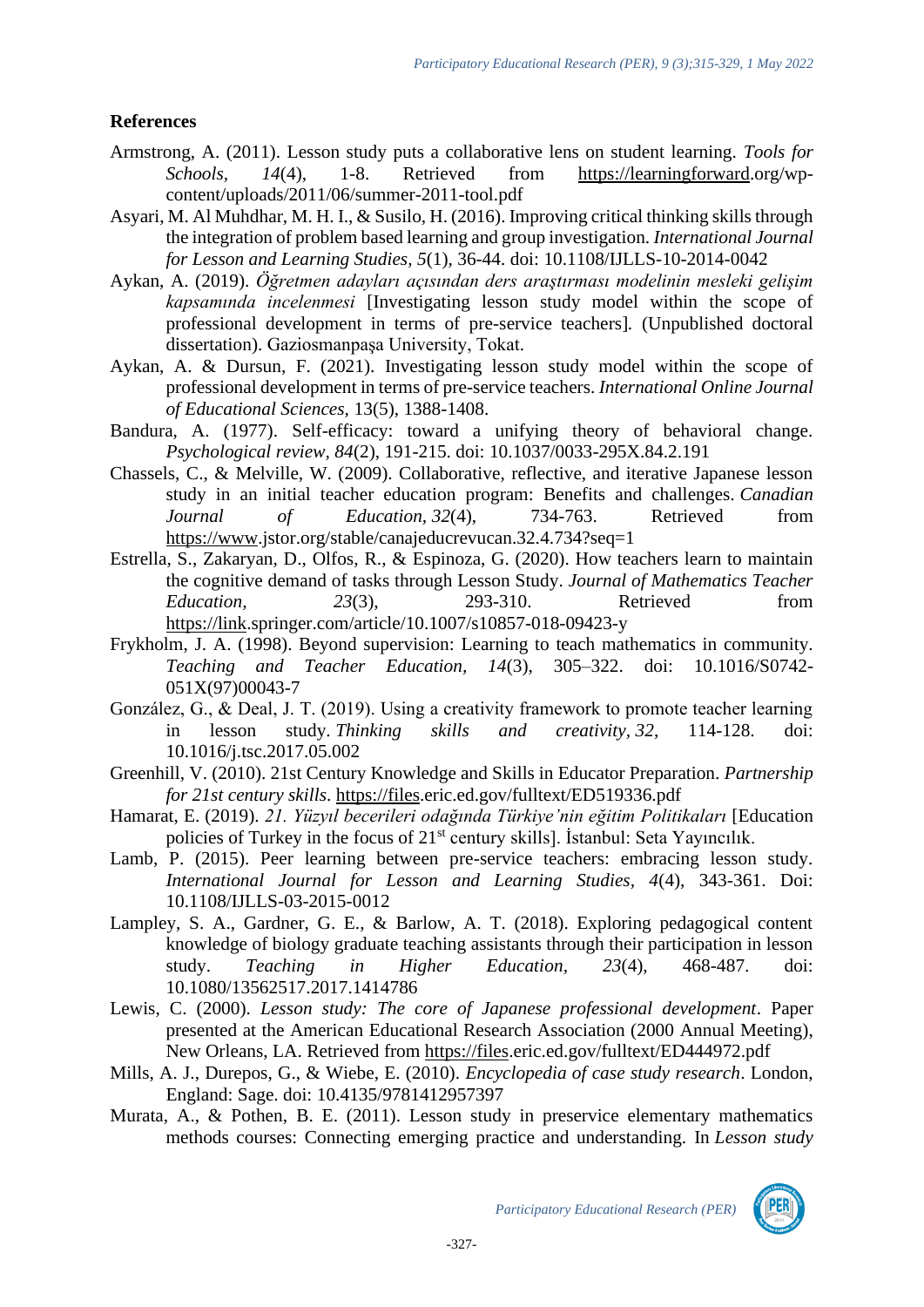*research and practice in mathematics education* (pp. 103-116). Springer, Dordrecht. [doi: 10.1007/978-90-481-9941-9\\_8](https://doi.org/10.1007/978-90-481-9941-9_8)

- OECD, (2015). PISA 2015 results in focus. Retreived from *[https://www.oecd.org/pisa/pisa-](https://www.oecd.org/pisa/pisa-2015-results-in-focus.pdf)[2015-results-in-focus.pdf](https://www.oecd.org/pisa/pisa-2015-results-in-focus.pdf)*
- Obara, S., & Bikai, N. (2019). Promoting math teacher active learning with the lesson study approach. *International Journal for Lesson and Learning Studie, 8*(2), 135-148. Doi: 10.1108/IJLLS-11-2018-0088
- Ong, E. G., Lim, C. S., & Ghazali, M. (2013). Enhancing communication skills in mathematics teachers through the lesson study collaboration: A pilot study. *SpringerPlus 5,* 1590. [doi: 10.1186/s40064-016-3215-0](https://doi.org/10.1186/s40064-016-3215-0)
- Onwuegbuzie, A. J., & Leech, N. L. (2010). Generalization practices in qualitative research: A mixed methods case study. *Quality & Quantity, 44*(5), 881-892. [doi: 10.1007/s11135-](https://doi.org/10.1007/s11135-009-9241-z) [009-9241-z](https://doi.org/10.1007/s11135-009-9241-z)
- Öztürk, G., & Aydın, B. (2019). English language teacher education in Turkey: Why do we fail and what policy reforms are needed?. *Anadolu Journal of Educational Sciences International, 9*(1), 181-213.<https://doi.org/10.18039/ajesi.520842>
- Partnership for 21st Century Learning. (2015). *P21 framework definitions*. Retrieved from https://eric.ed.gov/?id=ED519462
- Patton, M. Q. (2002). *Qualitative research and evaluation methods* (3rd ed). Thousand Oaks, CA: Sage.
- Powney, J., & Watts, M. (1987). *Interviewing in educational research*. London: Routledge and Kegan Paul.
- Purwanti, E., & Hatmanto, E. D. (2019). Understanding EFL teachers' beliefs about lesson study and their knowledge development viewed from social cultural theory of Vygotsky. *English Language Teaching Educational Journal, 2*(2), 50-61. Retrieved from http://journal2.uad.ac.id/index.php/eltej/article/view/1241/pdf\_1
- Samaranayake, G., Premadasa, K., Amarasinghe, R., & Paneru, K. (2018). Teacher change through Lesson Study collaboration. *International Journal for Lesson and Learning Studie, 7*(4), 263-276. [doi: 10.1108/IJLLS-12-2017-0055](https://doi.org/10.1108/IJLLS-12-2017-0055)
- Skott, C. K., & Møller, H. (2020). Adaptation of lesson study in a Danish context: Displacements of teachers' work and power relations. *Teaching and Teacher Education, 87*. [doi: 10.1016/j.tate.2019.102945](https://doi.org/10.1016/j.tate.2019.102945)
- Stigler, J. W., & Hiebert, J. (2009). *The teaching gap: Best ideas from the world's teachers for improving education in the classroom*. New York: Simon and Schuster.
- Stigler, J. W., & Hiebert, J. (2016). Lesson study, improvement, and the importing of cultural routines. *ZDM, 48*(4), 581-587. [doi: 10.1007/s11858-016-0787-7.](https://doi.org/10.1007/s11858-016-0787-7)
- Tasker, T. C. (2014). *Exploring EFL teacher professional development through lesson study: An activity theoretical approach*. (Unpublished doctoral dissertation). Pennsylvania State University, Pennsylvania.
- TIMSS (2015). TIMSS 2015 and TIMSS advanced 2015 international results. Retrieved from http://timss2015.org
- Villalon, J. J. (2016). Lesson study: Its influence on planning, instruction, and self-confidence of pre-service mathematics teachers. *US-China Education Review B, 6*(7), 429-439. [doi:](https://doi.org/10.17265/2161-6248/2016.07.003)  [10.17265/2161-6248/2016.07.003](https://doi.org/10.17265/2161-6248/2016.07.003)
- Vygotsky, L. (1978). Interaction between learning and development. *Readings on the development of children, 23*(3), 34-41.
- Welsh, E. (2002, May). Dealing with data: Using NVivo in the qualitative data analysis process. In *Forum Qualitative Sozialforschung/Forum: Qualitative Social Research, 3*(2).